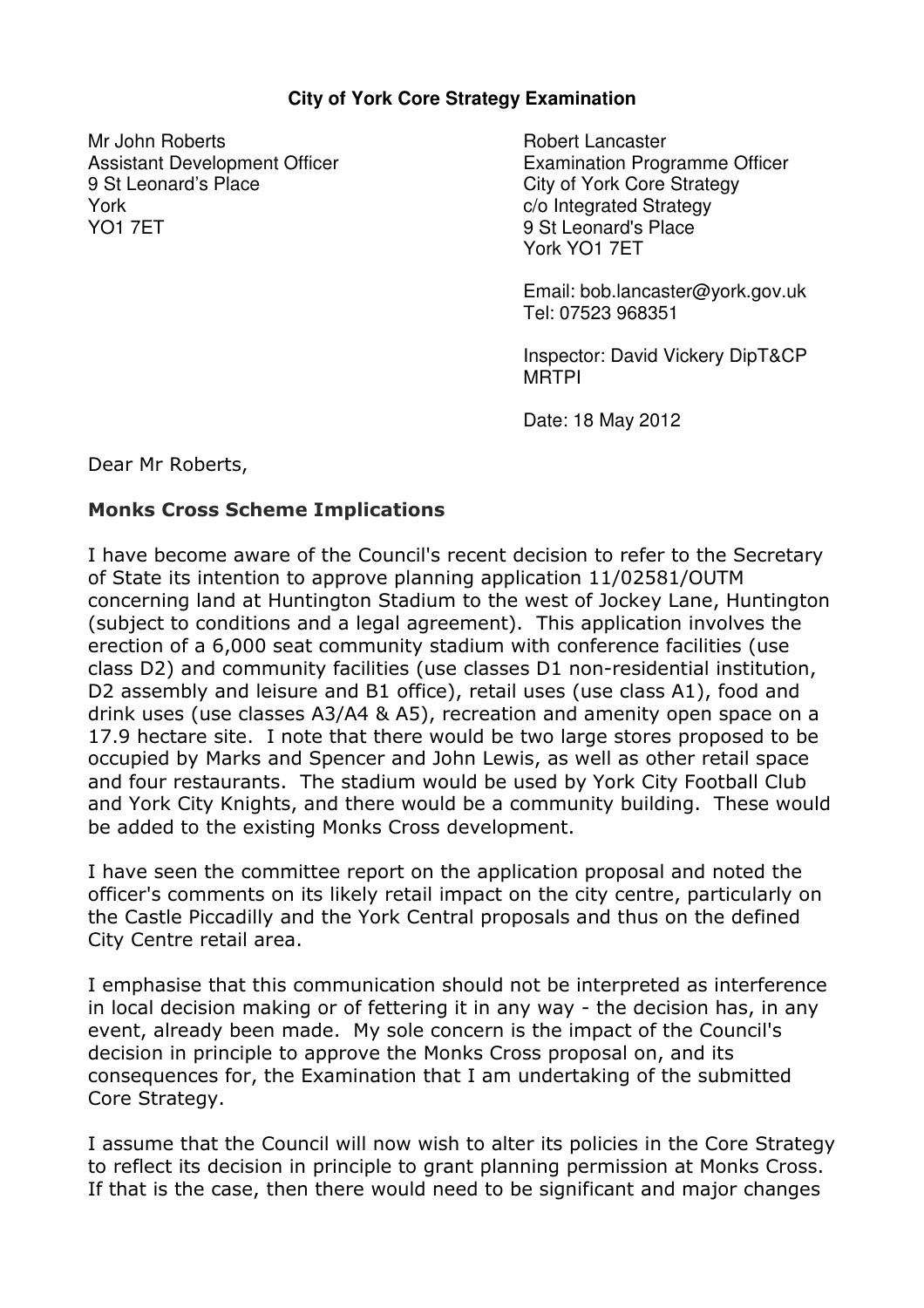to the main retail policy (CS17), the transport policy (policy CS18), the employment policy (CS16) because part of the Monks Cross site is presently proposed for employment use, and the community facilities policy (CS11) as well as a detailed reassessment of, and consequential modifications to, the policy CS3 York Central strategic allocation. The retail, transportation, employment and community facilities evidence bases would also need to be reviewed and altered.

None of work involved in these suggested modifications or the additional evidence base work was allowed for when the examination was suspended for 6 months in my letter of 1 May 2012 following the Exploratory Meeting on 23 April 2012. I am concerned that such likely changes would result in a substantially different set of strategic policies and direction for York from those submitted, particularly so far as the retail, economic, transport and community facilities implications and policies are concerned. I remind the Council of paragraph 9.25 in the Inspectorate's Procedure Guidance booklet on Examinations which says:

"If major additional work needs to be carried out on a DPD, it is likely that the submitted DPD was not 'sound' on submission and the LPA should follow the withdrawal route…"

And also paragraph 9.23 (iii):

"If it [the further work] leads to a substantially revised document to that submitted, it begs the question of what the Inspector is examining and seems therefore to be inappropriate."

There would be additional delay required to upgrade the evidence base, carry out a new Sustainability Appraisal, and to consult with local people on the suggested policy modifications which would, in all probability, go beyond the 6 month suspension period already granted. Paragraph 9.23 (ii) of the Procedure Guidance says:

"A delay of more than 6 months would create a great deal of uncertainty within the examination process for those who have submitted representations at the publication stage. Furthermore a delay of this period should only be necessary if the LPA were proposing major changes to the DPD which had not been adequately frontloaded in which case it should be withdrawn to allow the proper procedures to be followed for a revised version of the DPD."

On the other hand, if the Council decide to carry on with the Examination on the basis of the current policies and evidence base, then the Core Strategy would not reflect the Council's desired strategic objectives for the City of York, and a radical review of it would be required if planning permission was ultimately granted for the Monks Cross proposal. Representors would, in fairness, have to be given the chance to comment on the implications for the Core Strategy of the Council's Monks Cross decision and the possibility of it receiving planning permission. In such uncertain circumstances, I am